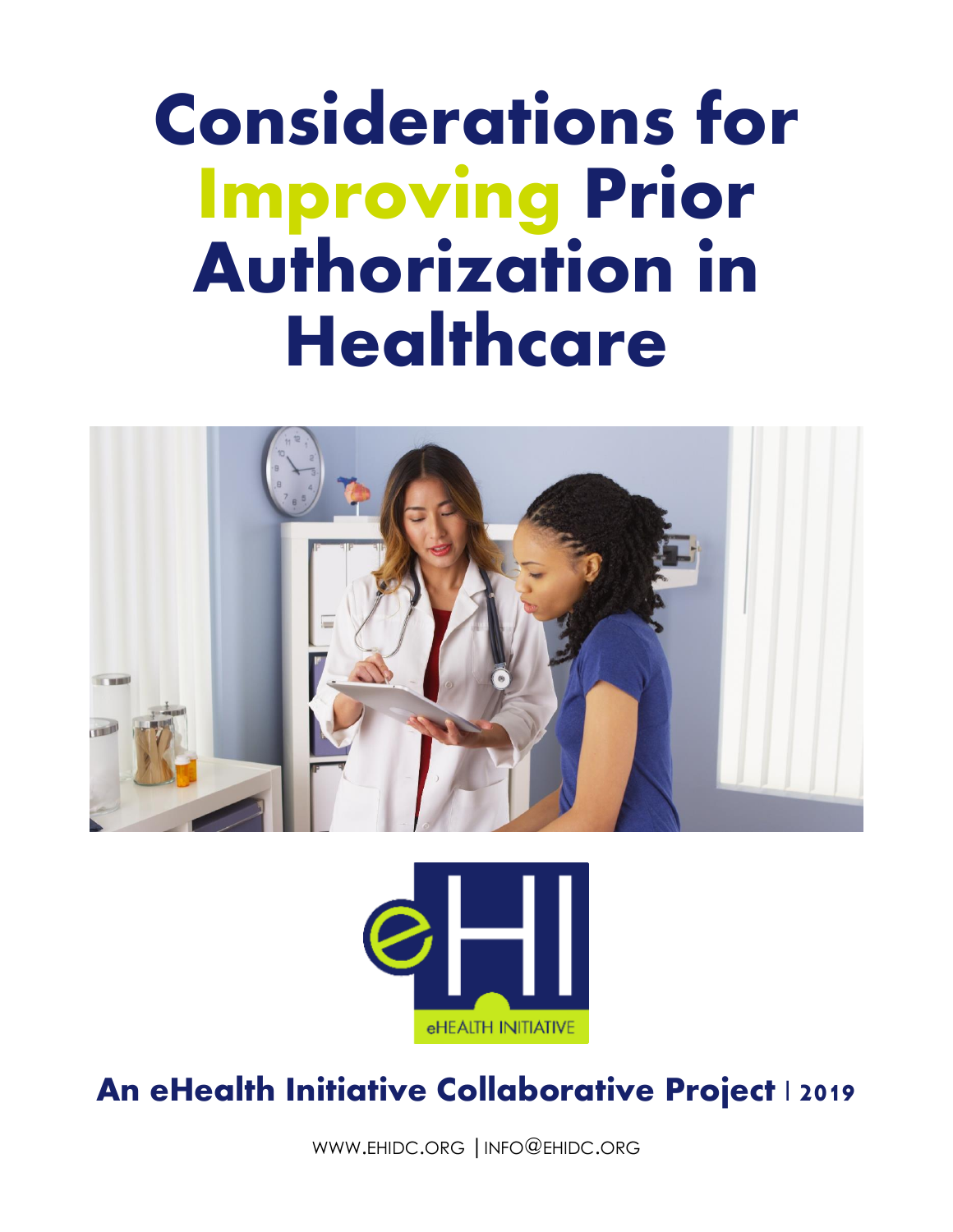### **Introduction**

In 2018 and 2019, eHealth Initiative (eHI) convened a series of prior authorization workshops with representatives from key stakeholder organizations across healthcare. The goal of the workshops was to establish a set of recommended practices to help improve the current prior authorization environment and to respond to the widespread challenges and dissatisfaction healthcare professionals have with prior authorization.

United States healthcare spending grew to \$3.5 trillion by the end of 2017, and approximately 1 in 3 dollars of those expenditures do not actually improve health.<sup>ii</sup> Experts estimate that about 30% of health spending is wasted on unnecessary services, excessive administrative costs, fraud, and other problems.<sup>iii</sup> Prior authorization is also meant to optimize patient outcomes and protect their safety. Healthcare payers utilize prior authorization to keep costs in check while reducing waste; error; and unnecessary procedures, treatments, and prescriptions.

The prior authorization process has, however, proved burdensome for healthcare professionals (clinicians, nurses, physicians, and others who provide care directly to patients) and can result in delayed or denied patient care. A recent American Medical Association (AMA) survey revealed that 86% of physician respondents feel that the burden associated with prior authorization in their office is either "high or extremely high" and that they and their staff spend an average of 14.9 hours each week to complete the prior authorization workload.<sup>iv</sup>

These delays may then result in patients abandoning care and/or a significant negative impact on patients' clinical outcomes. Ninety-one (91%) percent of respondents in the AMA survey reported that for patients whose treatment requires prior authorization, the process delays access to necessary care. In a survey of insured Americans through the Doctor-Patient Rights Project (2017), respondents whose payer denied coverage of a prescribed treatment reported their median wait time to seek approval and be denied was greater than one month. Almost a third (28%) shared that the approval process took three months or longer. While waiting for a payer to consider an authorization request, another third (29%) experienced a worsening of their condition due to delayed treatment.<sup>v</sup>

Streamlining prior authorization would improve the patient experience and also offer potential cost savings to both healthcare professionals and payers. The 2018 CAQH Index reported that the medical industry could save as much as \$7.28 per transaction in transitioning from manual prior authorization processes to electronic prior authorization, resulting in \$417 million annual savings for the medical industry. Electronic prior authorization would also reduce time spent on the process by the staff of healthcare professionals by seven minutes per transaction.<sup>vi</sup>

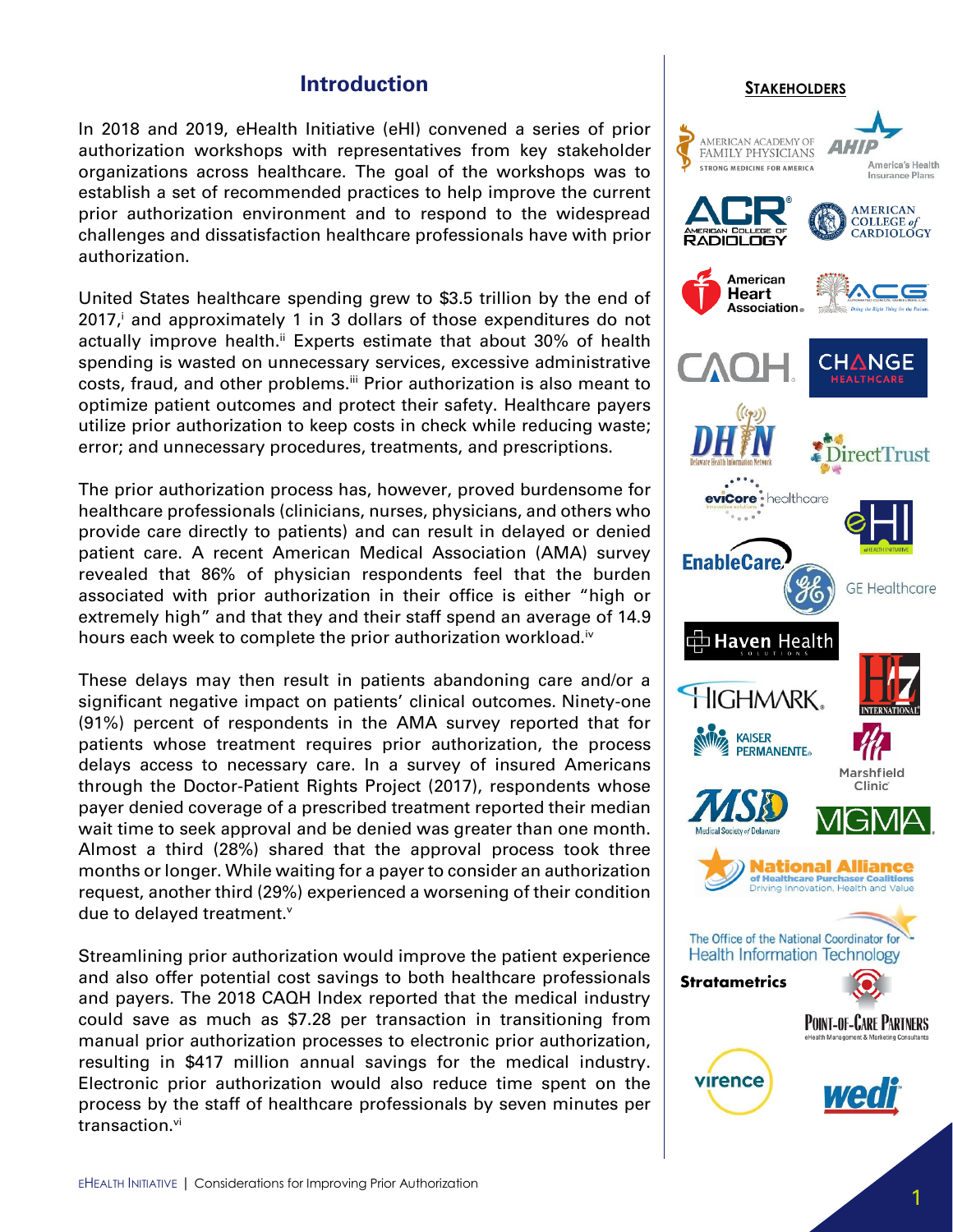Workshop participants agreed that vendors, healthcare professionals, payers, patients, and others should work cooperatively to create a prior authorization process that is as seamless and burdenfree as possible. When communicating clinical information, healthcare professionals and payers should be able to leverage technology and have ready access to clinical guidelines and payer rules in order to request and execute prior authorization for procedures, imaging, labs, consults, medications, durable medical equipment, and any other service required for patients.



1

Participants acknowledge that prior authorization will continue to be used, for the foreseeable future, as a utilization management tool. Due to the complex nature of medicine, guidelines are unavailable for many conditions, therefore prior authorization will still be required by payers. The focus should be on improving, reforming, and streamlining the prior authorization process to reduce physician burden, improve outcomes, and increase patient satisfaction. Stakeholders discussed the following four concepts to achieve meaningful improvements in the prior authorization process:

**Transparency of payer policy and evidence-based clinical guidelines available at the point of care may, in many cases, reduce the need for prior authorization and minimize care delays.**

- $\bullet$  The availability of eligibility, benefits coverage, clinical guidelines, payer documentation requirements, and patient financial responsibility at the point of care would facilitate the most appropriate decisions made by healthcare professionals and their patients. It should, however, be done in a way that reduces the burden on ordering healthcare professionals.
- **<sup>◆</sup>** When evidence-based clinical guidelines are presented within electronic health records (EHRs), healthcare professionals are more likely to order tests concordant with the published guidelines.
- **If** payers were to designate certain evidence-based guidelines for integration into EHRs, prior authorization could be reduced to instances where healthcare professionals recommend services inconsistent with or not addressed by the evidence-based guidelines. Identification of such gaps in indication coverage will facilitate expansion of available guidelines.



The American College of Radiology, American College of Cardiology, and other physicianled organizations have published evidence-based guidelines to help healthcare professionals determine the most appropriate tests to order in specific instances. The consultation of Appropriate Use Criteria (AUC), even when unneeded for coverage and if no procedure/treatment is performed, should be documented for system analysis and improvement when it is performed.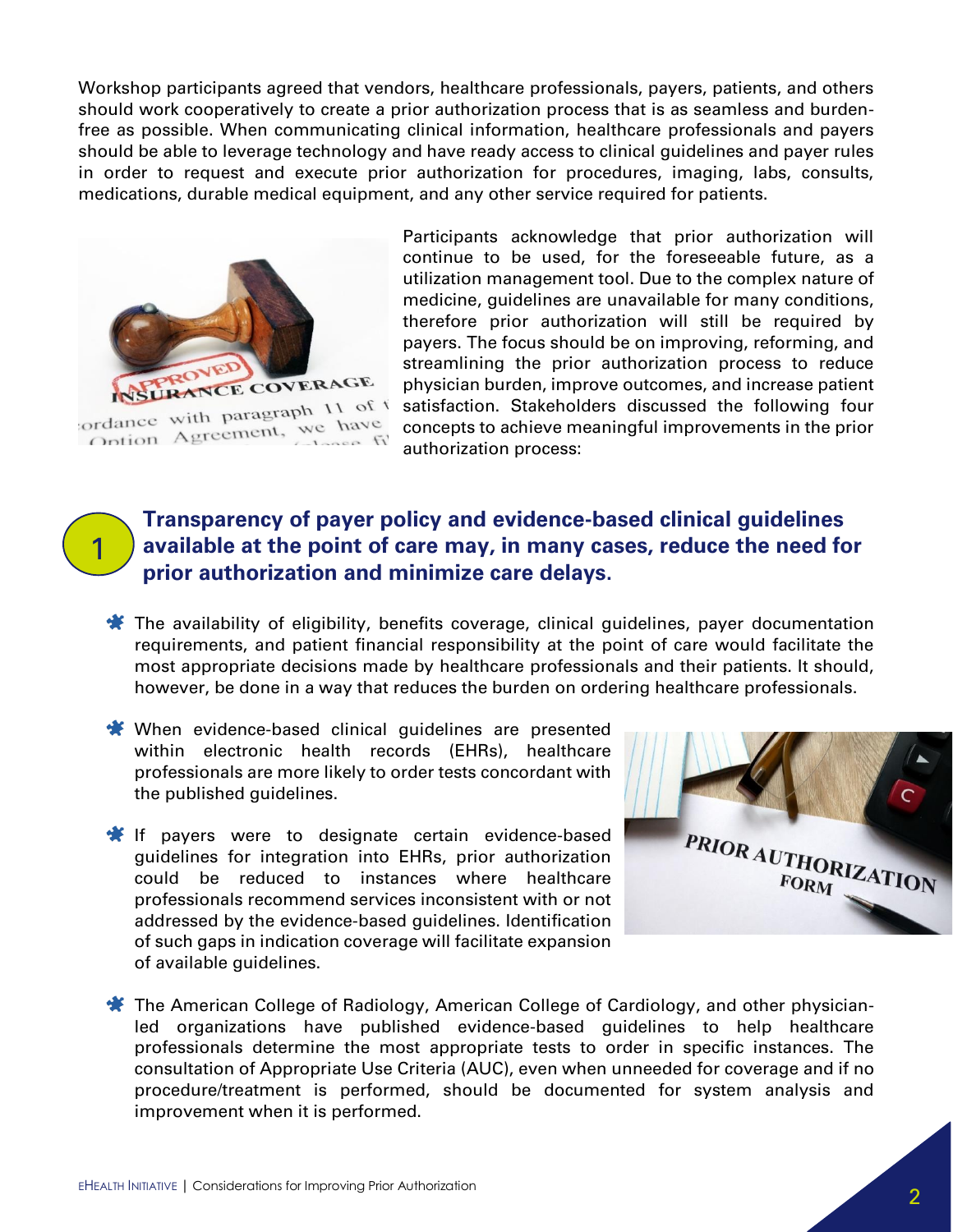- Additionally, integrating medical and pharmacy benefits information into vendor systems improves the transparency of that information for healthcare professionals and for administrative staff who are responsible for securing prior authorizations. Accomplishing this task is incumbent on all stakeholders as no single stakeholder can do this alone.
- $\mathbf{\mathcal{F}}$  Improvements in data interoperability and data science should facilitate processes and data sharing that reduce or eliminate the friction associated with the prior authorization process and enable monitoring of transactions. Any potential out-of-pocket costs for which the patient would be responsible should also be included at the point of care.
- 2

**Reducing the overall volume of services and drugs requiring prior authorization could decrease administrative burdens and costs for all stakeholders. As long as care continues to be consistent with evidence and the person's insurance coverage, prior authorization may not be needed (or needed as frequently) for:**

- **★** Patients who are taking medications chronically.
- **\*** Patients undergoing repeat procedures and deemed by their healthcare professional to be medically stable.
- **W** Medications and procedures with low denial rates.
- **K** Healthcare professionals who historically meet prior authorization criteria regularly (sometimes referred to as "gold carding") with monitoring for continued qualification.
- Healthcare professionals who are participating in risk-based payment contracts.

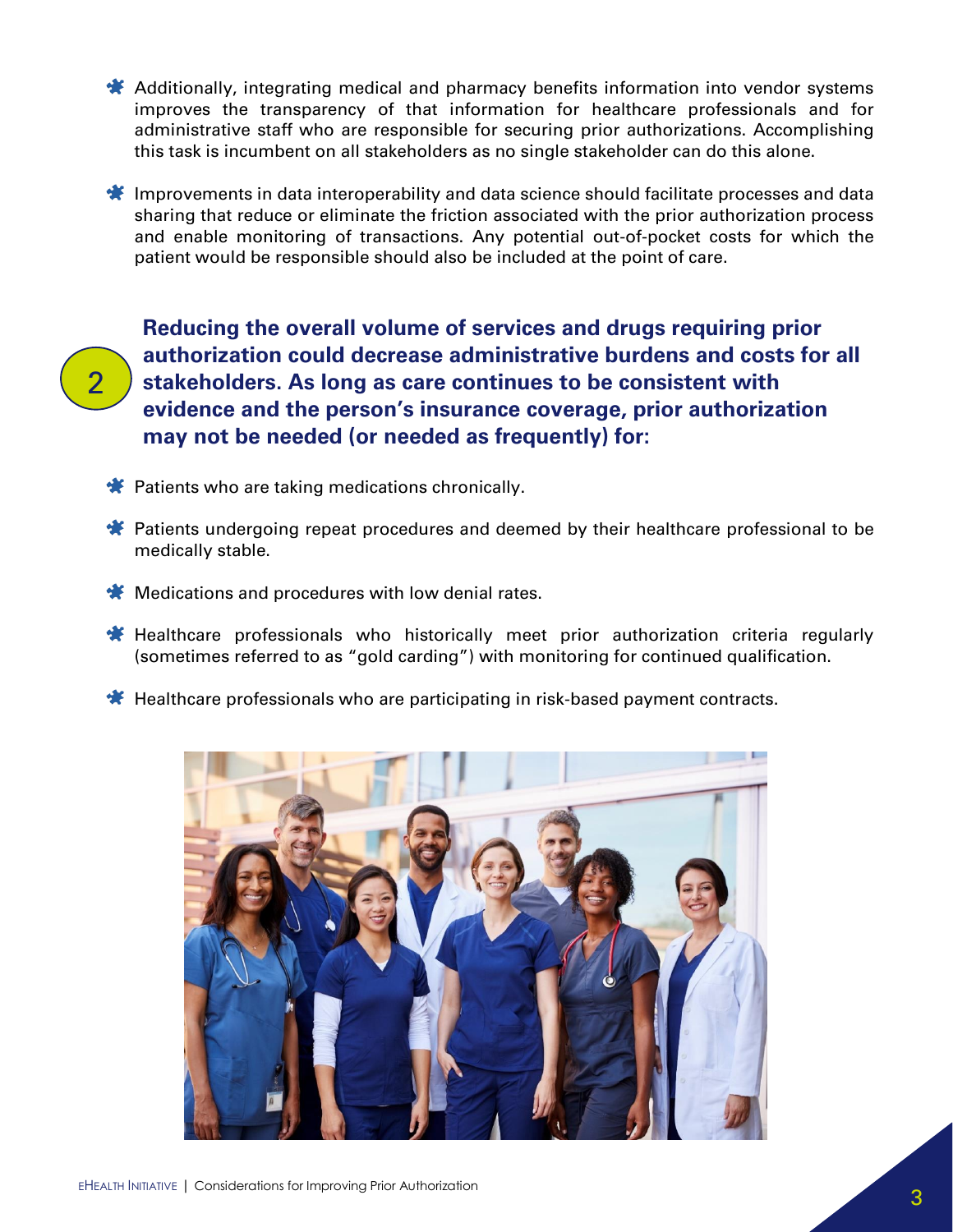## 3

4

**Payers, healthcare professionals and vendors should use existing, industry-endorsed standards whenever possible and explore incorporating new electronic standards that have the capability to improve the prior authorization process.**

- **\*** The incorporation of industry-accepted standards (e.g. LOINC, Direct Messaging, CORE operating rules, and EDI (x12 278)) into payer-healthcare communication should be promoted.
- At the same time, payers, healthcare professionals, and vendors should responsibly and effectively transition to new technologies (e.g. SMART on FHIR, CDS Hooks). Payers, healthcare professionals, vendors and/or their business associates should work together to develop a clear implementation roadmap and timeline to incorporate new standards and operating rules as they emerge and are ratified by their governing bodies.
- $\bullet$  Stakeholders urge the government to enhance current standards to support transmission of data and encourage the development and implementation of new standards that will improve the prior authorization process.

**Payers and healthcare professionals should explore alternative payment models that promote bundled authorization for procedures, medications, and durable medical equipment that are associated with a particular episode of care.**

- $\bigstar$  Bundled authorizations, mirroring alternative payment models that encompass episodes of care where healthcare professionals share responsibility for cost and quality outcomes, could reduce the volume and burden of prior authorizations. For example, payers could design bundled authorizations to acknowledge the most frequent components of care associated with an episode, based on AUC, rather than asking healthcare professionals to request authorization for each individual procedure, medication, or durable equipment.
- $\bigstar$  Bundled authorizations may require payers and pharmacy benefit managers to coordinate their approvals to reduce the need for healthcare professionals to manage separate authorization processes for treatment of the same clinical condition.